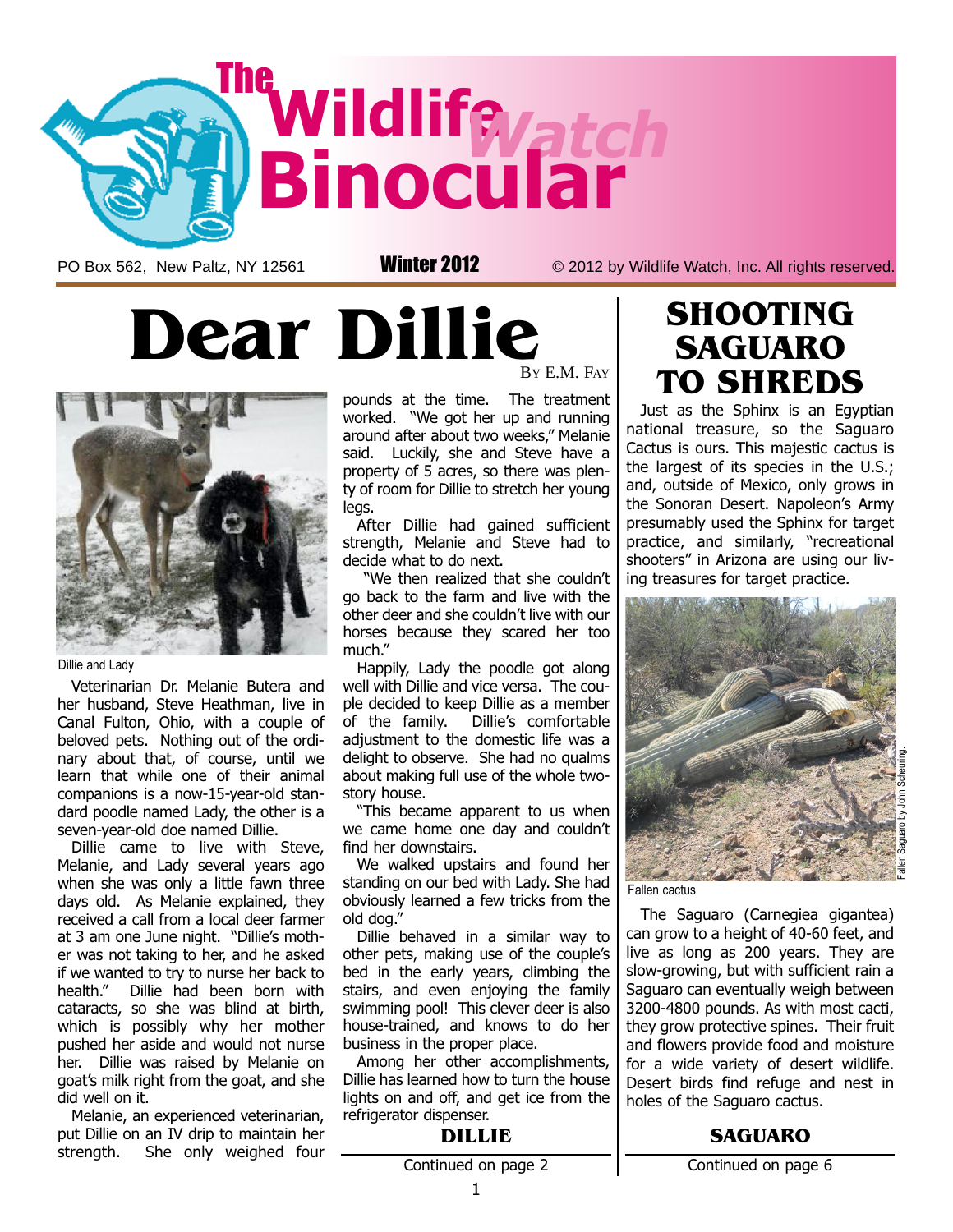#### Continued from page 1

As in any family, health problems are dealt with. Because of her cataracts, Dillie had to be looked after carefully at first. Low light and distances can be difficult for her vision, but her eyes have grown larger since, and the cataracts have not, so she gets around quite well. Steve and Melanie knew their dog Lady was a most suitable caretaker, and Lady did indeed look out for her companion. The two spent so much time together that Melanie says Dillie learned to act like a dog herself. They shared the family bedroom equably for several years. And, like any family "dog," Dillie even warmed Steve's feet by lying on them.

Dillie caused the family a brief scare when she wandered into the front yard one day, but all was well, as she never actually left the property. Melanie and Steve took prompt action to keep her safe. They got a GPS tracking system collar for Dillie to wear, so as "to keep our minds at ease," Melanie added. Deer who wander loose are liable to be destroyed, so they make sure to keep Dillie close to home at all times.

Having Dillie as a member of the family may make this home a little bit different from the average household, but her presence has come to seem quite normal, even indispensable to her "mixed-species" family.

Dillie the deer had a rough start in life, but she is living the "life of Riley" now,

**DILLIE** thanks to some compassionate people – and Lady the poodle  $-$  who were willing and able to open their hearts and their home. Dillie will be 8 years old this coming June  $6^{\text{th}}$ . She has a popular facebook page and webcam site where animal lovers may follow her story:

> http://www.facebook.com/pages/Dilli [e-the-Deer/167382209972167](http://www.facebook.com/pages/Dillie-the-Deer/167382209972167) and www.ww.com/dilliecam,

> Note to Readers: Dillie was born in captivity on a deer farm and so cannot survive in the wild. She was not taken from the wild, which is illegal in Ohio. Only specially trained persons, such as statelicensed wildlife rehabilitators, are qualified in the safe and proper way to handle non-domestic animals.

> ------------ At Wildlife Watch, we have seen and heard many stories of inter-species love and cooperation, and it is always a joy to find new examples of happy relationships like Dillie's family.

Even though a deer in the house is not the norm, and Wildlife Watch does not endorse trying to convert any wild animal into a pet, in Dillie's case it is clearly the only reasonable solution for Dillie and her family. Dillie did not receive the normal nurturing that a fawn receives from the mother to learn how to live on her own in the wild. Dillie is alive and happy with her family, Lady has a good friend, Steve and Melanie obviously enjoy her company, and feel



Buter of Dr. I

happy that she has accepted them as family.

Wildlife Watch believes that the larger importance of the Dillie story is that it demonstrates that the fear deer have of humans is not a function of "nature" – it is not instinctual, it is not wired into the wild animal, but rather it is a function of "nurture" – it is a learned behavior based on fearful encounters with humans. It is a lesson passed to offspring in the wild. When the conditions that trigger fear change, wild animals and humans will be able to bond once again.

#### ------------------------

This article was based on an Interview by E.M. Fay with Dr. Butera and her husband.

# LIVESTOCK DOOMED TO FURTHER SUFFERING

In yet another decision that shows no concern for the suffering of animals, the Supreme Court ruled unanimously last month to strike down the California law that mandated humane treatment of downed livestock headed for slaughter.

The case, National Meat Association vs. Harris, pitted federal regulation of domestic animal inspection – animals slated for slaughter and human consumption – against California Penal Code 599f, which calls for at least a minimal standard of treatment, including the humane euthanization of nonambulatory animals and not permitting the dragging or pushing with equipment of a suffering animal; the latter had to be moved with a sling, sled, or wheeled conveyance under the penal code.

Even though some Justices original-

ly thought the state code was justified, they all eventually agreed that the harsher federal rules should prevail. In other words, maintaining the bureaucratic primacy of a federal agency was more important to all the Justices than the extreme suffering of living animals.

Justice Elena Kagan delivered the unanimous opinion, writing that the Federal Meat Inspection Act preempts state law. The California law was passed in 2009 after incredibly cruel treatment of livestock by workers at a San Bernardino County slaughterhouse was secretly filmed. Horrific scenes showed workers pushing weak, incapacitated cows into the slaughter pens. Water was sprayed on the sick animals, trying to force them to stand and walk to their imminent death.



court ruled in favor of 599f last year, saying that an earlier decision siding with the meat industry was "hogwash," shamefully, the Obama administration sided with the meat producers.

You can read the Jan. 23, 2012 SC decision here:

http://www.supremecourt.gov/opinions/11pdf/10-224.pdf

Although a San Francisco appeals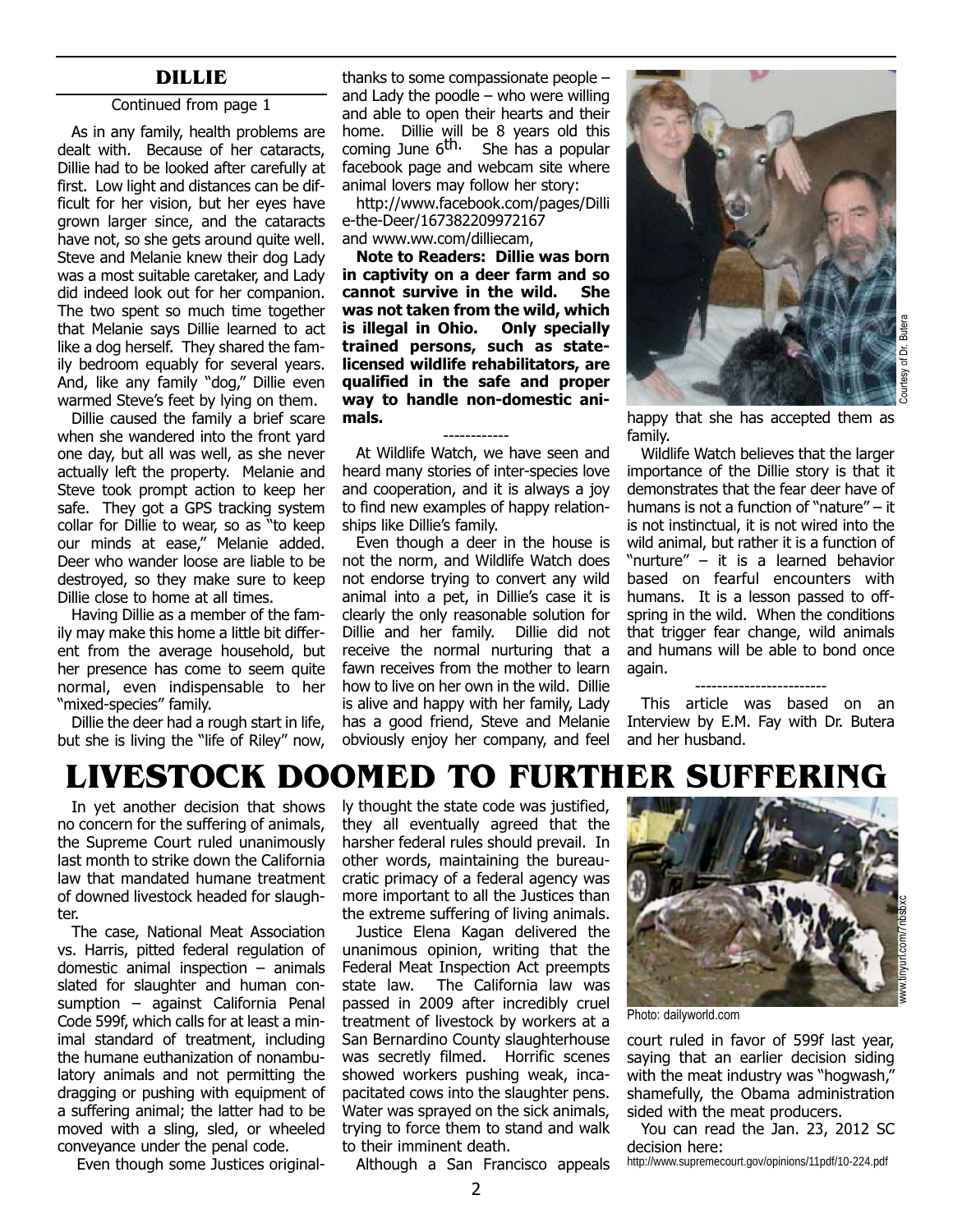# EMPATHETIC RATS

It is common for people to dismiss the notion that non-human species have character traits similar to our own, but animal experts have long noted examples of complex behaviors that indicate otherwise. Now, a University of Chicago study reveals that a species we humans have traditionally looked down on does indeed possess feelings that some people thought were exclusive to homo sapiens and other primates.

Psychologists left one rat in a seethrough cage that could only be opened from the outside. A second rat was left loose outside the cage. The free rat was observed at first circling the cage, but then he tried to dig under it and bite through it. Finally, he figured out how to release the latch to open the cage and free his fellow.

"It's very obvious that it is intentional," says study co-author Inbal Ben-Ami Bartal. "They walk right up to the door and open the door."

After each instance of release, both rats engaged in excited running around. To prove that opening the cage was not simply an act of curiosity, the scientists also put free rats near an empty cage. These subjects were not as interested in the mechanism. The numbers tell the story: 23 out of 30 rats who saw the trapped



sciencelife.uchospitals.edu

rat learned how to open the cage, but only 5 of the 40 rats who saw an empty cage bothered to work the mechanism. Interestingly, rats reacted to the presence of a "trapped" stuffed animal exactly as they did to the sight of an empty cage. They were not fooled by a fake rat!

Rewards were not given to those rats who saved a trapped rat, thus selfinterest played no part in their actions. Even more significantly, chocolate chips – a favorite treat – were offered as an alternative to altruism. The free rat was shown two cages, one with a trapped rat in it and the other with chocolate chips ready to eat. The psychologists found that the rats were equally likely to free their fellow rodent as they were to open the cage with the chocolate. In fact, the rescuer rats also shared the coveted chocolate with their companion in at least half of the instances.

This series of experiments certainly seems to show that even the "lowly" rat will behave with empathy for their fellows. One further observation was that female rats displayed more empathy than males, with all 6 females in the study freeing the trapped individual, while 17 of the 24 males did so.

Now that science has shown that pro-social empathy is not limited to humans and primates, perhaps we can at last rid ourselves of old prejudices that consign other animals to an inferior, non-cognizant status. Knowing that we are not the only possessors of finer feelings, and that animals are not unthinking beasts, the next step surely should be to reconsider the ethics of animal testing, especially with all of the good alternatives that exist. Scientists will tell you that what works for mice will not work for rats. How different humans are from rodents and yet companies are still testing on rodents to see how humans can be affected by products. Isn't it time to move away from this flawed model?

Read the whole story at: www.tinyurl.com/7wccv8s

# The Charms of the Sandhill Crane  $\sum_{n=1}^{\infty}$  After discover-

Every species has its own individual charms and idiosyncrasies, as all true animal lovers know. Mated Sandhill Cranes, for instance, perform a complex series of coordinated "unison" calls. They stand upright, with heads thrown<br>back as they make the calls. The back as they make the calls. females initiate the unison calling. In addition, all cranes engage in dancing, their moves including bowing, jumping, running, wing flapping, and tossing sticks or blades of grass. Dancing can take place during any season and among cranes of any age. Scientists believe that dancing is a part of the



www.tinyurl.com/7yuezmx

cranes' motor development, and that dancing reduces aggressive behavior, relieves tension, and strengthens pair bonding. (Perhaps we humans could take a cue from these intelligent birds!)

To see the mating dance of the Sandhill Cranes, visit http://www.youtube.com/watch?v=WCzEl9QwuCc

was selling fur this fall and winter, **Connie Young**, an environmental writer and animal protector, wrote to them asking them to stop participating in cruelty to wild animals. She promptly got a form letter back saying that they are "looking into this issue." She then sent this letter back: Thanks for responding to my let-

ing that TJ Maxx

ter protesting your sales of fur, but despite your excuse, I still cannot purchase anything from T.J. Maxx, and will tell my friends and colleagues to do the same while you continue to sell products stolen in a cruel way from live sentient beings. There is no excuse!

Please send a letter to them letting them know how you feel at : Ms. Carol M. Meyrowitz, CEO, The TJX Companies, Inc. 770 Cochituate Road, Framingham, MA 01701, Main Number: 508-390-1000.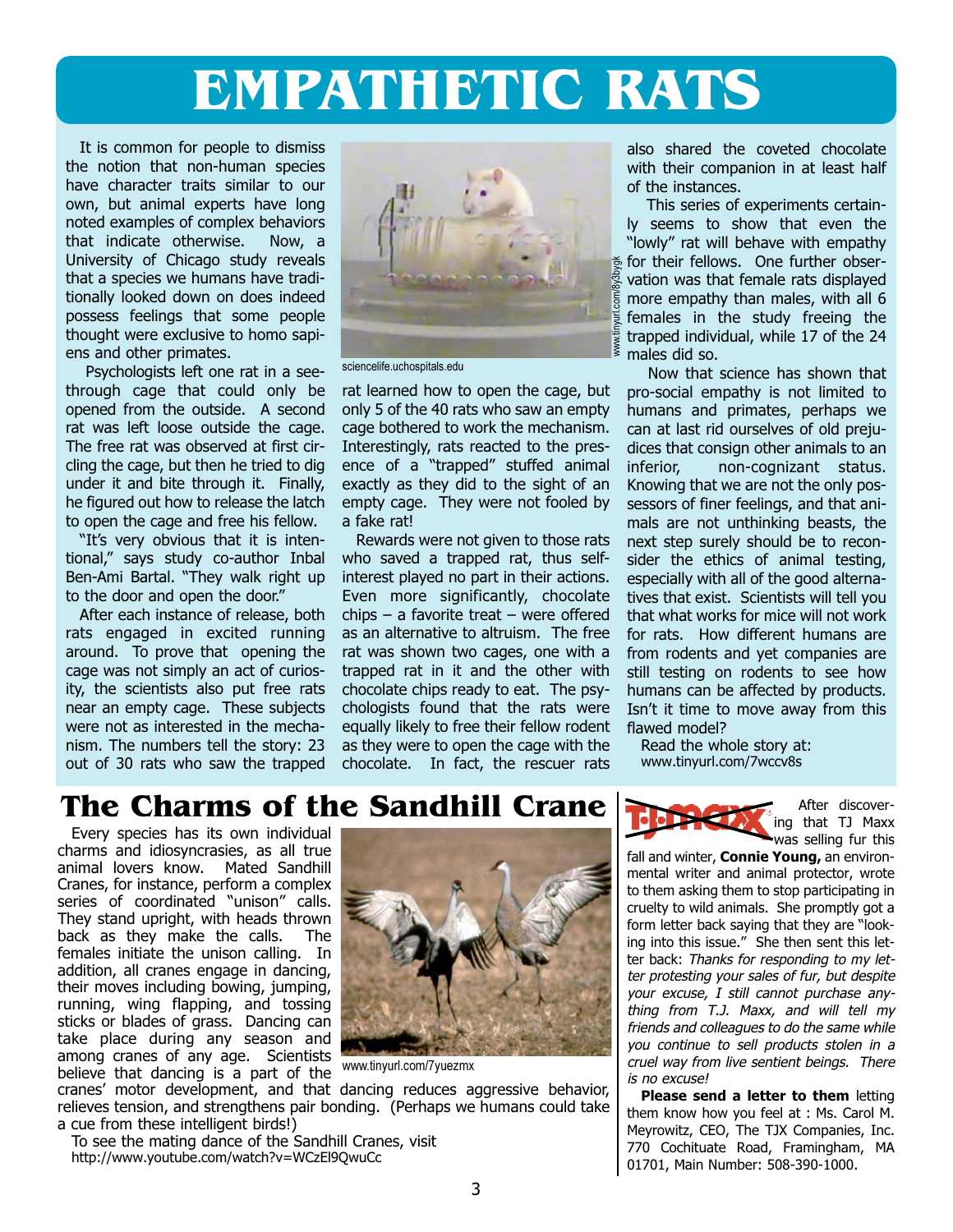# TURTLE **CROSSING** SIGNS NEEDED IN TOWN OF SPRING LAKE, NC

In January, Wildlife Watch received a call from an employee at Ft. Bragg, NC, whose window faces State Road 1451 (Manchester Road at that point). He had witnessed many turtles trying to get from one pond to another and getting hit by cars. Many never made it and were fatally crushed or severely injured crossing State Road 1451.

We found out that Kent Langdon of the NC Department of Transportation is the traffic engineer for that state road.

After a call from the employee and from Wildlife Watch, he said there would have to be an investigation and to call him back in March.

We certainly hope that this is not merely a pro forma exercise. PLEASE HELP BY CALLING THE NC DOT CUST. SERV. LINE: 877-368-4968 for starters to tell them that you are calling about State Road 1451 (W. Manchester). This is a human safety issue as well, as cars occasionally swerve to avoid the turtles. Although, even if it weren't, it is unacceptable to allow this slaughter to continue.

Mr. Langdon can be reached directly at 910-486-1452. Please let him know that you would like to see something positive done to help the poor turtles, and turtle crossing signs would be the best way to start.



### WITH A LITTLE HELP, "63" FOUND HER ROAD BACK HOME BY TERESE EVANS

This three toed box turtle was released back on her home turf last week.



63 the box turtle from MO

A HUGE thank you to Merle and Vicki Wilson, from Jesup, IA, who took her back to her home turf in MO!

This turtle came to us in mid June. Her rescuers were a young couple who were visiting family in MO and along the way, they saw a large number of turtles crossing the road; many were hit by cars and died. They found this one still alive and scooped her up and brought her back to IA with them. The turtle was fed bananas for one and a half months. When they went to the local pet store to buy an aquarium, the pet store fortunately asked them to call us at the Black Hawk Wildlife Rehabilitation Project for advice.

They wanted to do the right thing and did not realize that what they had done was wrong: to remove a turtle from its home turf and provide a diet deficient in many ways for a box turtle. When we got her, we dubbed her "63," as she was found on highway 63 in Missouri and I am right off highway 63.

So "63" spent a few months here recuperating. When I contacted the MO DNR, they wanted her back once she was well. She was pronounced well by Dr. Cherney recently and was sent down to MO with a health certificate in hand, in case there were any questions on the way, and the letter from the DNR saying they wanted her back in MO.

We had to figure out how to get her there safely. It was going to be over a 7-hour trip one way back to her home near Rolla, MO!

Merle and Vicki Wilson responded to the challenge and I put them in touch with the young man who brought her here to get more specifics on where exactly he found her.

As you can see in the photo, she was one happy turtle to get back to the wild! Thanks so much, Merle and Vicki and big thanks also to Rachel Shadle for rehabbing her until she was ready to go.

It often times takes a few helping hands to get a wild one back out there. This picture on her release day makes it all so worth it!

To learn more about the MO Box Turtle—check out this site! http://mdc.mo.gov/discover-nature/out[door-recreation/nature-viewing/amphib](http://mdc.mo.gov/discover-nature/outdoor-recreation/nature-viewing/amphibians-and-reptiles/turtles/box-turtles)ians-and-reptiles/turtles/box-turtles

If you are in our neck of the woods one day and you find a wild animal who needs help, please get in touch with me: Terese Evans, Black Hawk Wildlife Rehab Project teresedo@gmail.com;

www.bhwildliferehab.com

Thank you to Merle and Vicki for all they did and for sending Wildlife Watch this happy story. Vicki wrote: Here is the box turtle that we took back to her home area near Rolla, Missouri. If you look on a map you can find Rolla about 2/3 of the way down in Missouri. We found a beautiful spot, nicely wooded, along a shallow gravel/rock bottomed creek. When I put her on the ground, she lifted her head, looked around and began to head up a slight rise to the wooded area in search of friends and home. You could almost see a smile on her little face! I hope she has a long, healthy life, many babies, and sunshine on her face every day.

Thank you Vicki, Merle, and Terese for all that you do for wild animals!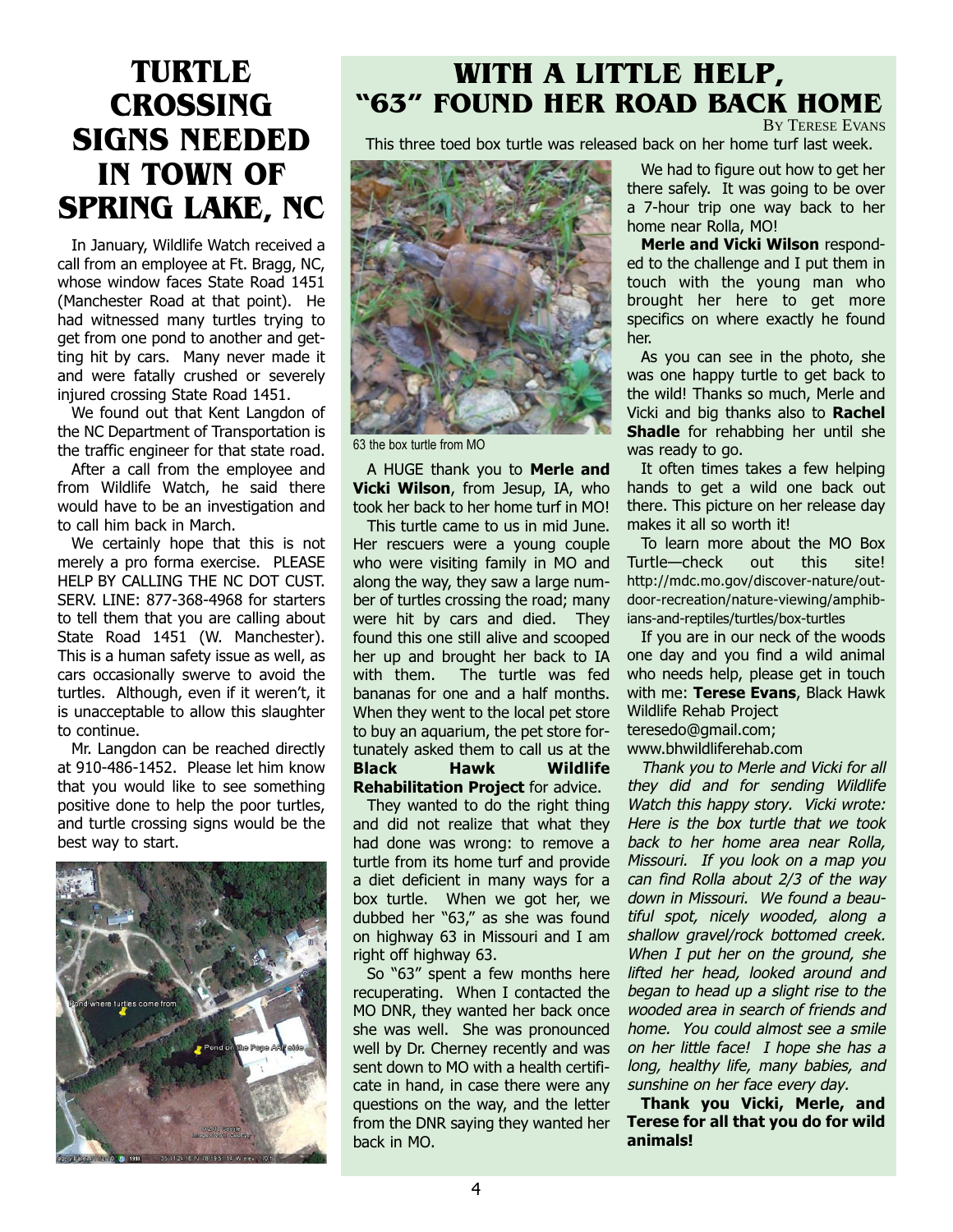# R.O.C.K. - Rehabbers Offer Care and Kindness

Wildlife Rehabilitators are aware of the many perils facing individual wild animals in their daily existence. Some can be avoided by personal steps that we can take - others need to be dealt with through education or lobbying efforts.

Wildlife rehabilitators are **licensed by state game** agencies, yet they are given no support, and they are not allowed to charge for their "services." Sadly, animals often come to the attention of rehabbers when they are found by people who either don't want them near their house or don't know how to help them. When the DECs, DNRs or police are called, they normally recommend killing or letting the animals die; and most veterinarians cannot take time from their busy schedules.

# Antler Ridge Wildlife Sanctuary Saving Lives, Preserving Wildlife, Enriching the Environment BY KELLY SIMONETTI

Antler Ridge Wildlife Sanctuary is a 120-acre preserved farm located in Warren County, New Jersey. It is a wildlife rehabilitation center that provides vital care and treatment to sick, injured, or orphaned wildlife. Licensed by the state of New Jersey to care for fawns, raccoons, skunks, opossums, squirrels, rabbits, woodchucks, and other small mammals, the Sanctuary is dedicated to rehabilitating these animals back to health so they can be returned to the wild where they belong. Our mission is also to actively educate the public about the importance of:

• Caring for ecosystems

• Supporting the environment in which we live

• Respecting the wildlife with whom we share this environment

• Protecting and preserving our native lands for future wildlife habitat

Antler Ridge Wildlife Sanctuary is a 501(c)3 non-profit organization, supported entirely by public donations and volunteers. We receive no local, state or federal funding.

Late 2011 presented a huge challenge to the sanctuary with the floods in North Jersey and Hurricane Irene. During the



storm Antler Ridge Sanctuary lost power and had to care for over 70 animals in their car!

Then, the day after the storm the phone rang off the hook. Squirrels, skunks, fawns and raccoons were also affected by the storm. Seven days later, our intake was over 160 animals - something no one expected.

Volunteers and community-support helped us pull the animals through hypothermia, broken limbs and dehydration. Our volunteers were feeding animals by candle light, and the volunteers who had power were taking home

items to wash.

Ten days later the power was restored to the sanctuary and we continued our effort of rehabilitating wildlife. So far, in 2012, we have been fortunate in North Jersey to experience a mild winter to support the animals that might not have made it. If you would like to learn more about the sanctuary and donate to keep our mission strong you can visit our web site at www.antlerridge.com

This little guy was one of our rescues from the freak 2011 storm. He came in cold and dehydrated. He was found in a hollowed out downed tree by a tree service company. Orphaned and cold, he was crying for his mother and siblings who were never found. He was nurtured and cared for by our volunteers and was put into another litter of raccoons about his same size and age. After several weeks of adjusting to his new family we were unable to tell one from another and they were able to be released back to the wild.

Kelly Simonetti is founder and director of Antler Ridge Wildlife Sanctuary. http://www.antler-ridge.com/



Katherine McGill

# I Make a Difference

I am a wildlife rehabilitator. I make a terrified creature less afraid. I help an animal with her pain and even with her babies after she has been struck down by a careless driver, or killed because she sought refuge in your attic. I nurse and care for her surviving babies to be able to return them to the woods when they are older. I can make 5 minutes feel like a lifetime when I am rescuing you and your family from a scared skunk in your family room. I make a child experience empathy for another living being. I make the world a less scary place for every and masked friend animal that has died in my arms from rat poison that

someone placed in their barn, or anti-freeze leaking from their truck. I make animals breathe after they have stopped. I heal their wounds after they were excruciatingly caught in a trap. I can make you less fearful of the natural world you simply must learn to exist in. I make myself get out of bed at 3am to assist a wildlife officer with a deer that has fallen in your pool, and I have never asked for thanks.

Katherine McGill is with the League of Humane Voters - FL and the National Urban Wildlife Coalition. Visit Katherine on Facebook

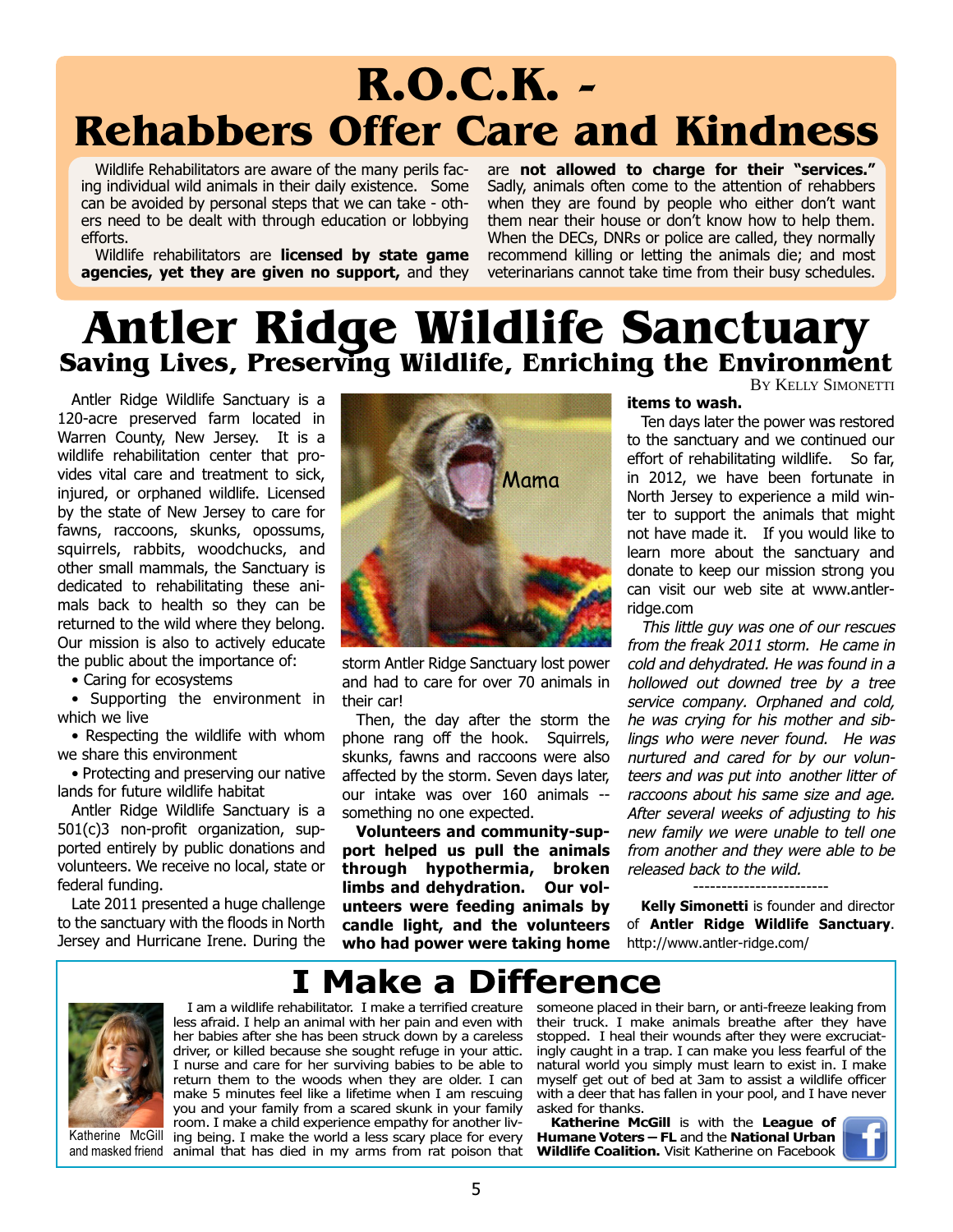#### Continued from page 1

They contribute to the desert ecosystem, keeping alive other life.

When a Saguaro dies naturally, its woody ribs are often used to build roofs, fences, and even furniture.

The Saguaro's respected status is such that Arizona has strict regulations about the harvesting, collection, or destruction of this species.

In spite of that, and because of almost no law enforcement, many Saguaro plants have been used for target practice and shot repeatedly until they fell over. Spent bullets and shell casings litter the area, along with garbage hauled in by "recreational shooters" for target practice and never removed. Even cacti left standing could die within two years if they have been shot enough times.

John Scheuring of the Arizona Native Plant Society (ANPS) said, "It looks like they targeted the arms first and shot off the arms, then went to the bases and shot them down."

The Bureau of Land Management

## Sites to help you help wildlife

Marilyn Leybra, wildlife rehabilitator in Rockland County, NY, suggests that these sites be kept archived for reference about rehabilitation:



For example, what should you do if a bird is trapped in your house?

These are active links on the Wildlife Watch website.

www.tinyurl.com/86tacp2 www.tinyurl.com/76wa9p3

#### *The Wildlife Watch Binocular*

is published quarterly by Wildlife Watch Inc., a 501(c)3 Corp. P.O. Box 562, New Paltz, NY 12561

Phone: 845-256-1400, e-mail: wildwatch@verizon.net Website: www.wildwatch.org

Anne Muller - Editor; E.M. Fay - Assoc. Editor

We welcome letters/articles/photos for consideration.

Contributions are tax-deductible.



a year before banning recreational shooting, which would no doubt condemn many more Saguaro to early and violent death at the hands of some sick "recreational" shooters.

US AZ Representative, Jeff Flake, introduced HB3440 in mid-November, which seeks to tie the hands of the BLM from limiting the "rights" of recreational shooters on BLM managed National Monuments. HB 3440 was co-sponsored by a slew of other Republican congressmen and fully backed by the NRA.

http://flake.house.gov/News/Docum [entSingle.aspx?DocumentID=269490](http://flake.house.gov/News/DocumentSingle.aspx?DocumentID=269490)

Since December 29, 2011, there have been at least five additional saguaros intentionally gunned down. The most recent was a 25 foot saguaro with six magnificent arms that was savaged two weeks ago.

Please disseminate news of this outrageous behavior by target shooters and the AZ congressman to a wider audience. ------------------------

Contact John Scheuring through Shot Saguaro by John Scheuring. The Society at: aznpsinfo@yahoo.com

## Come to a Fun, One-Day Workshop: LEARN WHAT IT TAKES TO BECOME A LICENSED WILDLIFE REHABILITATOR

Saturday, March 31, 2012 from 10 a.m.to 3 p.m. Get there at 9:45. BYO lunch, coffee/tea provided.

RSVP before 3/26. Call 914-762-2912, ext. 110.

Teatown Lake Reservation, 1600 Spring Valley Road, Ossining, NY (Westchester)

Cost is \$25 for non-members of Teatown, and \$20 for members.

For directions visit www.teatown.org



# WATCH NEEDS YOU!

Wildlife Watch needs your help more than ever to continue providing our vital services for helping injured and orphaned wildlife. In addition to our national hotline, Wildlife Watch lobbies for wildlife protection bills, does direct rescue locally, and contributes to the local rehabbers for their care of the babies we bring to them. Through our publication, the Wildlife Watch Binocular, Wildlife Watch emphasizes the unique spirit of individual animals and promotes wildlife watching as a means of spiritually and ethically relating to other beings, and as an enhancement of our life enjoyment.

> Will you become a part of our team?

YES <http://wildwatch.org/join/join.htm>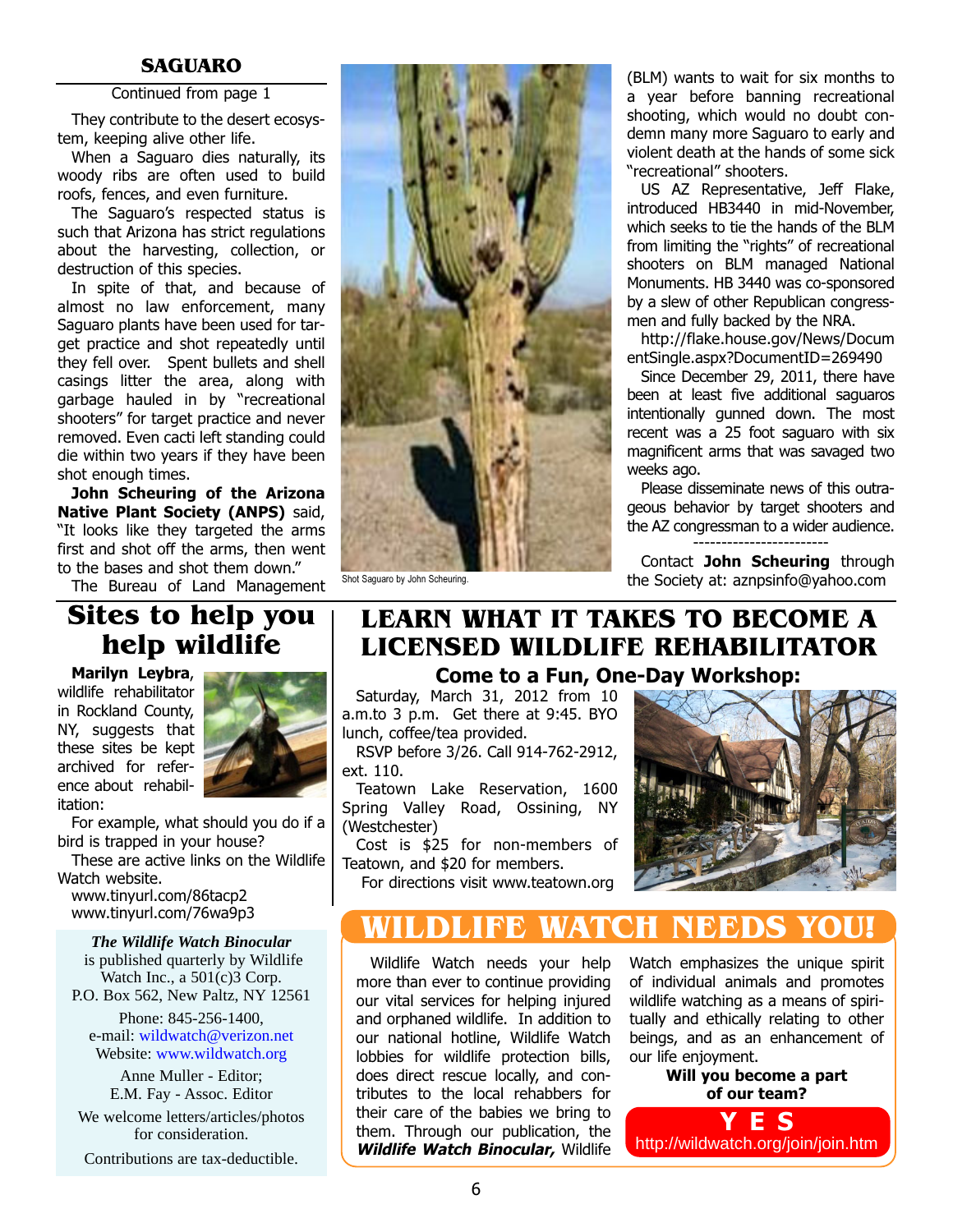# In Memory of SPLASH KISSER 1999-2012



Nancy Furstinger, author of 100 [books about animals, including](http://wildwatch.org/Binocular/bino24/maggie.htm) Maggie's Second Chance http://wildwatch.org/Binocular/bino24/maggie.htm lost her wonderful dog on February 2<sup>nd</sup>. She wrote, "Splash Kisser, my wonderful nearly 13 rottie mix, has transformed into a star today. I'll miss my marvelous boy, whose love was absolute, sharing his passion with everyone, especially his two labby sisters. He is now in a peaceful place full of grace with Diamond and his bunny pals." To send your condolences, please e-mail Nancy at: animalauthor@frontiernet.net.

# I don't have time

This small squirrel broken by a speeding car, he was so young, so naive about roads, just scampering from woods to woods. Well, he's just one of millions smashed by us, just a piece of roadkill debris to be ground into the pavement. I don't have time to mourn for him, to move him to a resting place, I don't have time to think about him and all the others, I have things I have to do, I have places I have to be, I have people I have to see. Then why do I stay here, why do I make this soft shallow grave, why do I move him so gently why are all these tears pouring down my face ? by John Cannon of the Shenandoah Valley, VA

# Let's Go Wildlife Watching Lake Pleasant Regional Park Near Phoenix, Arizona

http://www.communitywalk.com/wildlife#1019044fV210733.3BA]9-112.19bV10

Watchable Wildlife Inc. has created a wonderfully helpful website (above) to help wildlife watchers find places or animals of interest. We at Wildlife Watch are always on the lookout for places where our readers will be safe from the ricocheting bullets of hunting. Unfortunately, hunting is permitted in other parts of the larger system, but this Regional Park is hunting free.



Photo of Harris's antelope squirrel by Alan and Elaine Wilson http://creativecommons.org/licenses/by-sa/3.0/

The park boasts resident deer, javelina, coyote, foxes, gray squirrel, Harris' antelope squirrel, and multiple bird species including peregrine falcon and nesting bald eagles, which in the winter and spring are main wildlife attractions. The lake's quieter coves attract a variety of migratory and wintering waterfowl, grebes, and other

water birds such as herons, egrets, cormorants, and gulls.

Flocks of American white pelicans and the occasional brown pelican (late summer) stop by the lake during migration. Common desert birds surrounding the lake include gilded flicker, Gila and ladder-backed woodpeckers, Costa's hummingbird, ash-throated and brown-crested flycatchers, verdin, black-tailed gnatcatcher, cactus and rock wrens, curve-billed thrasher, phainopepla, and blackthroated sparrow. The taller and denser vegetation found in desert washes is also attractive to many migrating warblers, tanagers, grosbeaks, and orioles. In addition, multiple reptiles inhabit the area, including desert tortoise, desert spiny lizard, zebra-tailed lizard, coachwhip, common kingsnake, and speckled and western diamond-backed rattlesnakes. You'd be one lucky wildlife watcher to see all the wildlife that calls this park home and it's just a short drive north from the Phoenix metropolitan area.

To learn more about this park and all it offers, contact: Maricopa County Parks at Ph: 602-506-2930; maricopacountyparks@mail.maricopa.gov

### "KITTY GOES HUNTING" KEEPING KITTY ENTERTAINED WHILE YOU ARE OUT

Don't worry, no one gets hurt here. It's a video that has birds, fish, mice, and other animals darting across the screen, screeching and squeaking, to keep your kitty occupied.



#### You can see more information about it on the Amazon website or just by Googling.

# RECOMMENDED VIDEO OF THE TRAVELS OF CANADA GEESE

Choo Choo Love of Canada writes: "Take your time and enjoy the awesome, inspiring travel of the wild geese. Canada geese arrive in the middle of the video."

http://www.youtube.com/embed/Y1jL5jFcct0 Recommended by Choo who is the founder of

http://lovecanadageese.com/